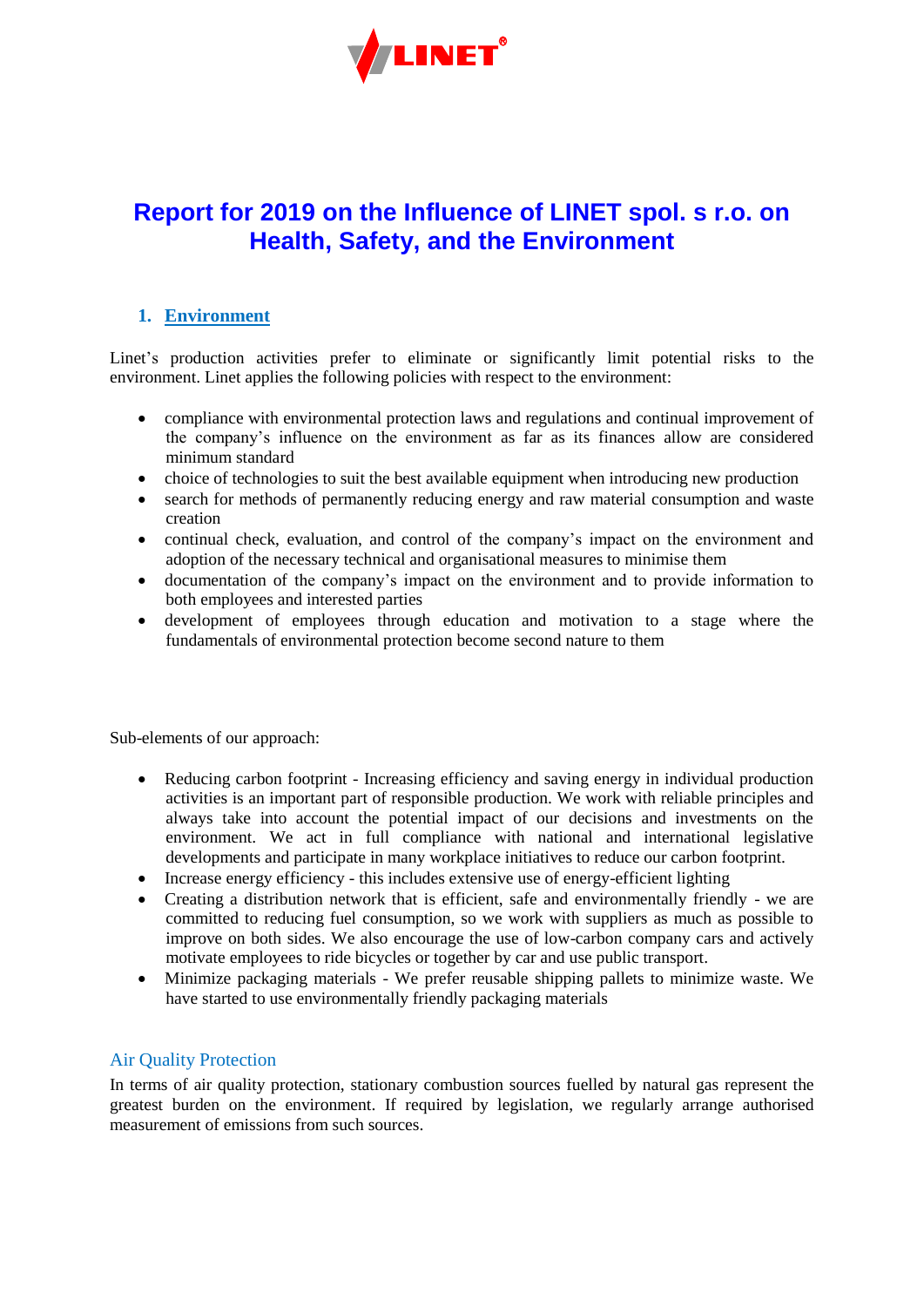#### **Total emissions for Linet Želevčice Total emissions for Linet Slaný**

| <b>Pollutant</b> | <b>Spill of pollutants</b> | <b>Pollutant</b> | Spill of<br>pollutant |
|------------------|----------------------------|------------------|-----------------------|
|                  | (t)                        |                  | (t)                   |
| <b>NOx</b>       | 0.309864                   | <b>NOx</b>       | 0.601956              |
| $\mathbf{co}$    | 0.047419                   | CO               | 0.054723              |
| <b>TZL</b>       | 0.043969                   | <b>TZL</b>       | 0.029689              |
| org.C            | 0.034036                   | org.C            | 0.014375              |
| <b>VOC</b>       | 0.042545                   | <b>VOC</b>       | 0.017969              |

| pollutants | <b>Pollutant</b> | Spill of<br>pollutants |
|------------|------------------|------------------------|
| (t)        |                  | (t)                    |
| 09864      | <b>NOx</b>       | 0.601956               |
| 47419      | CO               | 0.054723               |
| 43969      | TZL              | 0.029689               |
| 34036      | org.C            | 0.014375               |
| 42545      | <b>VOC</b>       | 0.017969               |

#### Waste Water

The quantity of waste water released into the Byseňský Stream and its degree of pollutants in 2018/2019 does not differ significantly compared to 2017/2018, and is in line with the long-term water management goals at Linet. The quality of waste waters remains at a sustainable level with respect to compliance and currently permissible pollutant levels. We want to improve the quality of wastewater discharge by operating a new wastewater treatment plant. In 2018/2019, Linet was not the cause any emergency resulting in deterioration of or threat to ground or surface waters.

| <b>Environmental</b> |                         |                | Value/year/1 empl. |                     |               |
|----------------------|-------------------------|----------------|--------------------|---------------------|---------------|
| <b>Category</b>      | <b>Indicators</b>       | <b>Unit</b>    |                    | 2017/2018 2018/2019 | $\frac{9}{6}$ |
| <b>WATER</b>         | Quantity of waste water | m <sup>3</sup> | 8.2                | 10.3                | 25.61         |
|                      | City water taken        | m <sup>3</sup> | 5.9                | 8.6                 | 45.76         |
|                      | Well water taken        | m <sup>3</sup> | 6.3                | 4.07                | $-35.40$      |

Rainwater from the paved area in front of the dispatch warehouse (anticipated hydrocarbon leaks or spillages) drains through a hydrocarbon trap before reaching the sewers. Sewage is discharged to a sewage treatment plant. After treatment, it drains by sewer pipe into the Byseňský Stream. Waste water containing oils and fats (from the kitchens) drain through a grease trap into the aforementioned sewage drains.

# Handling Waste

A fundamental concern when handling waste at Linet is minimising impact on the environment. All waste is handled in compliance with the applicable legislation, which is detailed in internal corporate documentation.

Comprehensive waste management is conducted on our behalf by FCC, a.s., Czech Republic.

| <b>Environmental</b> |                                 |             | Value/year/1 bed |           |          |
|----------------------|---------------------------------|-------------|------------------|-----------|----------|
| <b>Category</b>      | <b>Indicators</b>               | <b>Unit</b> | 2017/2018        | 2018/2019 |          |
|                      | Quantity of hazardous waste - N | kg/year     | 0.32             | 0.3       | $-6.25$  |
| <b>WASTE</b>         | Quantity of other waste - O     | kg/year     | 42.42            | 37.4      | $-11.83$ |

#### Handling packaging

A comprehensive assessment of compliance with the requirements of Act No. 477/2001 Coll. on packaging for the proposed packaging.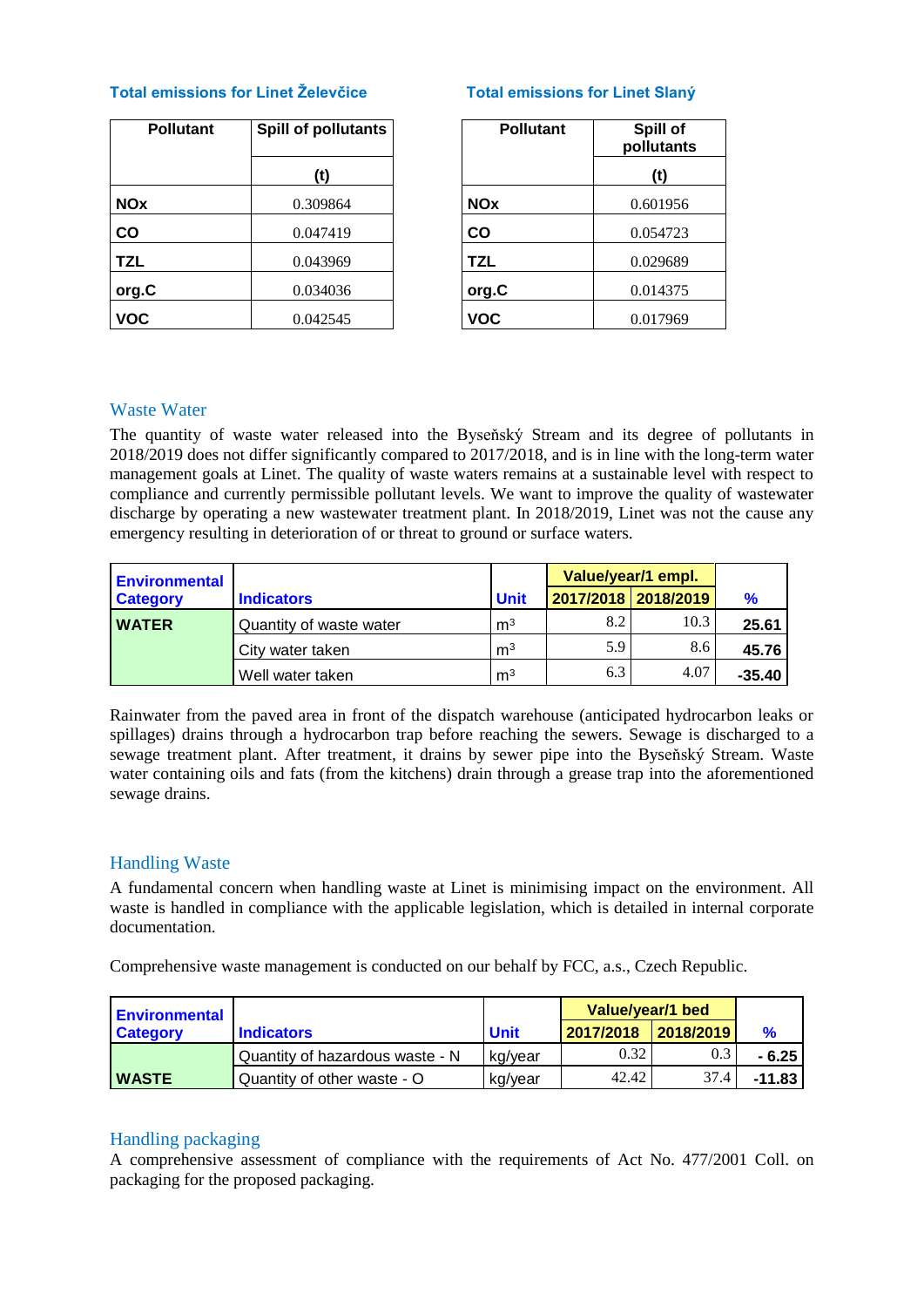Assessment result: the packaging meets the requirements.

Since January 2011, the return of waste packaging has been organised by an entry in the List of Persons bearing responsibility for recycling waste from packaging according to the Packaging Act.

| <b>Type of packaging</b>                           | 2017/t/ | 2018 /t/ |
|----------------------------------------------------|---------|----------|
| Non-refundable export in the Czech Republic        | 11.54   | 22.52    |
| Exported returnable recycle. in the Czech Republic | 59.11   | 58.71    |
| Reversible not recycled. in the Czech Republic     | 22.81   | 45.8     |
| Purchased non-repayable in the Czech Republic      | 73.71   | 81.88    |
| Non-repayable purchases outside the Czech Republic | 30.77   | 45.43    |
| Total non-repayable purchases                      | 104.49  | 127.29   |
|                                                    | 302.43  | 381.63   |
|                                                    | 2017    | 2018     |
| Number of products                                 | 49180   | 62529    |

#### Handling Chemical Substances and Mixtures, REACH

Under the obligations arising from European Parliament and Council Regulation (EC) No. 1902/2006 concerning registration, evaluation, authorisation, and restriction of chemical substances (REACH), communication has continued actively in the current supplier-client chain. Information about substances provoking very serious concerns (SCHC) and forbidden substances in objects is provided. Updated safety data sheets are also provided, etc.

Supplier safety data sheets supplemented by exposure scenarios are appraised with the aim of ensuring that chemical substances and mixtures are used in accordance not only with chemical legislation, but with the conditions and recommended methods of use stipulated in the safety data sheet's exposure scenario. We intend to continue with this activity next year.

#### Assessment of Energies

The continual strive towards reducing energy consumption is also important to Linet, and in practice manifests itself in the gradual replacement of obsolete production equipment with modern equipment possessing lower energy demands. We have produced an Energy Audit, which will be checked in subsequent audits.

| l Environmental   |                    |                | Value/year/1 bed      |        |               |
|-------------------|--------------------|----------------|-----------------------|--------|---------------|
| <b>Category</b>   | <b>Indicators</b>  | <b>Unit</b>    | 2017/2018   2018/2019 |        | $\frac{9}{6}$ |
| <b>EL. ENERGY</b> | Total consumption  | kWh            | 155.9                 | 167.81 | 7.64          |
| <b>GAS</b>        | Total consumption. | m <sup>3</sup> | 9.8                   | 6.3    | $-35.71$      |

#### Evaluation of Environmental Aspects and Goals

Our ecologist keeps the Register of Environmental Aspects for production, processes, and services, which is evaluated and updated annually. Significant EAs are dealt with under EMS Programmes. Evidence:

EMS Program No. 1 / 18-19 has been met - hazardous waste is adhered to

EMS Program No. 2 / 18-19 was not met - a higher number of occupational accidents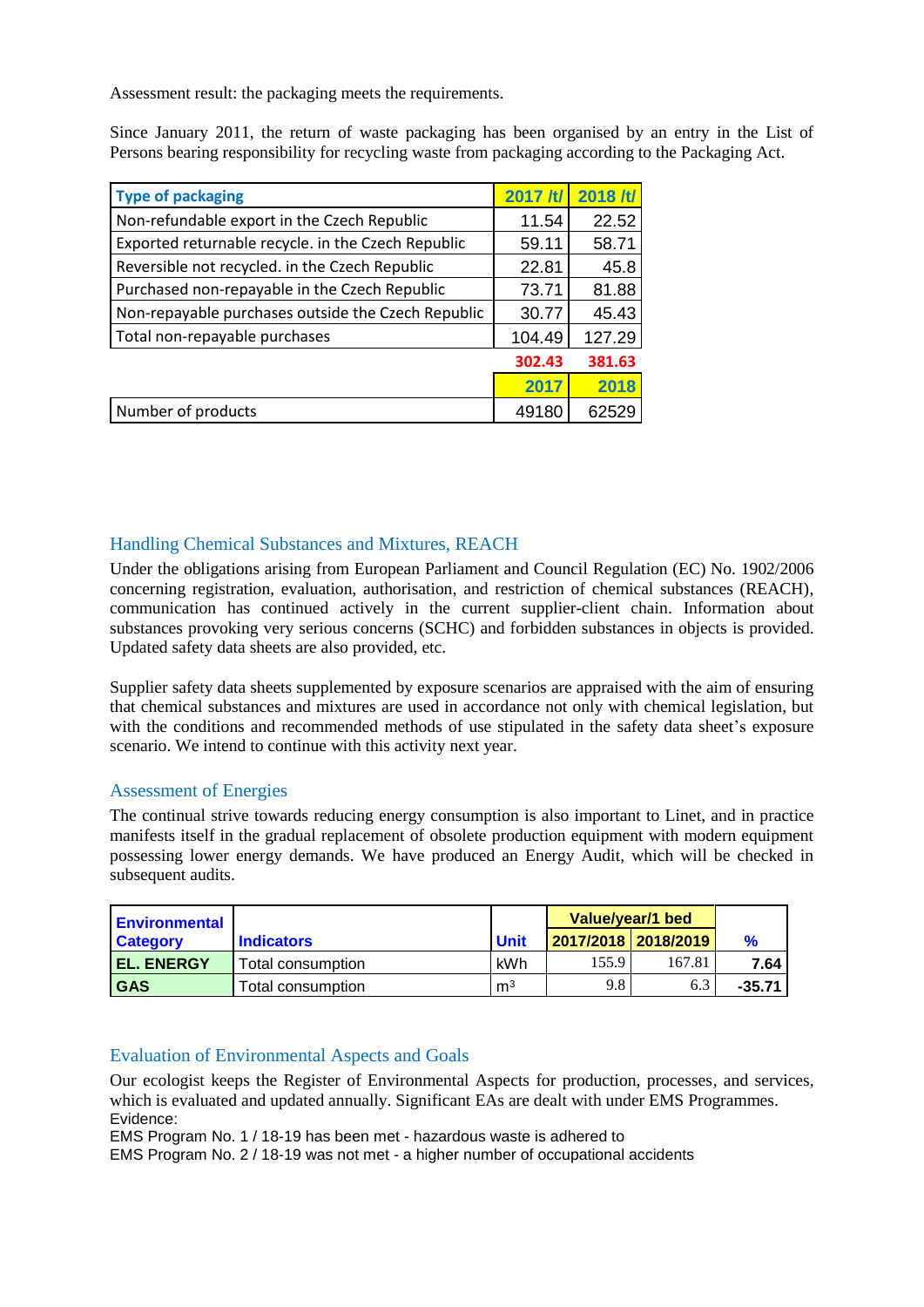EMS Program No. 3 / 18-19 has been fulfilled - material utilization has been maintained

#### Monitoring Influences on the Environment

In accordance with the applicable legislation, LINET arranges for the measurement of emissions from individual sources of air pollution by an authorised measurement group. The results obtained serve to verify compliance under the applicable legislation for emission levels of sources, and as the basis to calculate air pollution charges.

The quality of waste water released is monitored regularly at a frequency and to the extent stipulated in the integrated decision of an external, authorised laboratory.

#### **2. Health and Safety in the Workplace**

LINET spol. s r.o. complies with European standards in all areas of health, safety, and hygiene as specified by the Labour Code and associated implementation legislation. We regularly evaluate employee health risks and measures adopted to reduce work-related injuries. In 2018/2019, we did not record any cases of occupational illness.

The OHS&E system is maintained by regular training, practical exercises, and subsequent testing of knowledge of the regulations related to a situation at hand, and checks on OHS&E compliance at individual workplaces.

LINET cares about the health of its employees. A system of preventive medical check-ups is in place, all workplaces are equipped with first aid kits, and employees are provided personal protective equipment according to the relevant risk assessment. The work environment is monitored as needed by an accredited company.

| <b>Period</b>                    |    | 2017/2018 2018/2019 |
|----------------------------------|----|---------------------|
| <b>Total injuries</b>            | 46 |                     |
| Injuries resulting in sick leave | 14 |                     |

Fire safety precautions at LINET include installed fire safety equipment – an electric fire alarm system and apparatus to detect flammable gases and vapours, stable fire-fighting equipment, stable sprinkler systems, fire-fighting water hydrants, fire flaps, fire insulation and walls, emergency lighting, portable fire extinguishers.

Fire prevention documentation has been drafted in accordance with the applicable legislation (fire codes, fire alarm guidelines, fire evacuation plans, documentation concerning training and professional preparation conducted, the code for raising a fire alarm, categorisation into activities).

Professional preparation of fire patrols takes place according to an approved plan of exercise and training. Regular training sessions are integral to employee development.

#### **3. Communication and Transparency**

LINET approaches issues such as the environment and people's health responsibly, towards state authorities, customers, the public, and our own employees.

It is always LINET's aim to provide full information and eliminate any doubts about LINET's commercial activities.